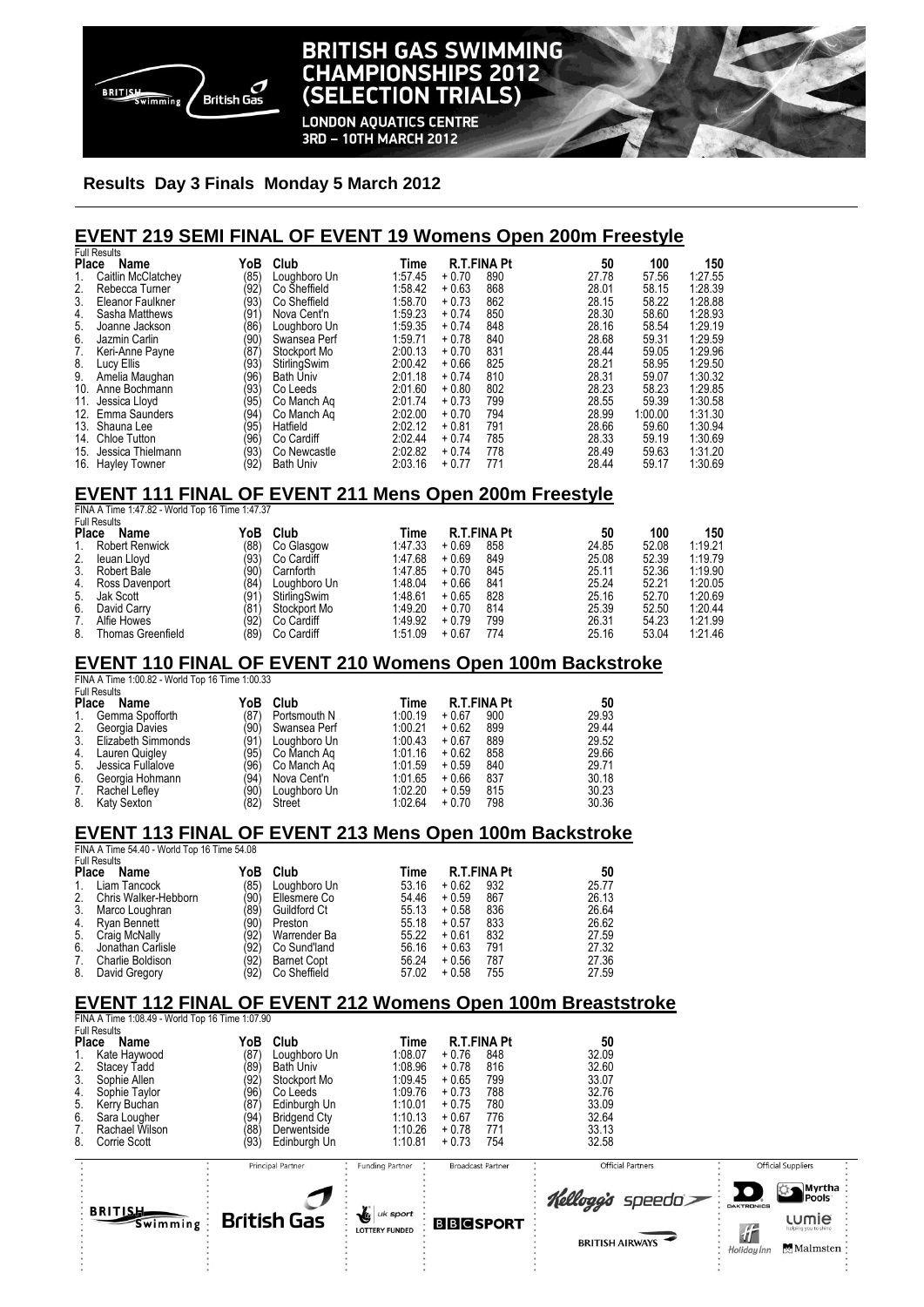

# **BRITISH GAS SWIMMING CHAMPIONSHIPS 2012** (SELECTION TRIALS)

**LONDON AQUATICS CENTRE** 3RD - 10TH MARCH 2012

#### **Results Day 3 Finals Monday 5 March 2012**

## **EVENT 220 SEMI FINAL OF EVENT 20 Mens Open 200m Butterfly**

|     | <b>Full Results</b>       |                  |              |         |         |                    |       |       |         |
|-----|---------------------------|------------------|--------------|---------|---------|--------------------|-------|-------|---------|
|     | Place<br>Name             | YoB              | Club         | Time    |         | <b>R.T.FINA Pt</b> | 50    | 100   | 150     |
| 1.  | Michael Rock              | (87)             | Stockport Mo | 1:56.45 | $+0.64$ | 878                | 26.14 | 55.58 | 1:25.62 |
| 2.  | Roberto Pavoni            | (91              | Loughboro Un | 1:57.63 | $+0.65$ | 851                | 26.30 | 56.28 | 1:26.71 |
| 3.  | Joseph Roebuck            | (85)             | Loughboro Un | 1:57.67 | $+0.78$ | 851                | 26.22 | 56.32 | 1:26.66 |
| 4.  | lain Macmillan            | (86)             | Stockport Mo | 1:58.76 | $+0.70$ | 827                | 26.71 | 57.21 | 1:27.70 |
| 5.  | Cameron Brodie            | (92)             | Kelly Coll   | 1:58.94 | $+0.70$ | 824                | 26.63 | 56.98 | 1:27.15 |
| 6.  | <b>Adam Mallett</b>       | (89              | Swansea Perf | 1:59.40 | $+0.68$ | 814                | 27.07 | 57.33 | 1:28.30 |
| 7.  | Matthew Johnson           | (95)             | Co Sheffield | 1:59.51 | $+0.70$ | 812                | 26.83 | 57.30 | 1:28.35 |
| 8.  | Lewis Smith               | (88)             | Warrender Ba | 2:00.10 | $+0.70$ | 800                | 26.98 | 57.34 | 1:28.22 |
| 9.  | <b>Andrew Mayor</b>       | (86)             | Scot Non-Res | 2:00.71 | $+0.72$ | 788                | 26.63 | 56.98 | 1:28.20 |
| 10. | Daniel Wallace            | (93)             | Warrender Ba | 2:00.89 | $+0.66$ | 784                | 26.84 | 57.51 | 1:28.83 |
| 11. | James Guy                 | (95)             | Millfield    | 2:00.93 | $+0.66$ | 784                | 26.72 | 57.36 | 1:28.65 |
| 12. | lan Powell                | (85)             | Stockport Mo | 2:01.31 | $+0.64$ | 776                | 26.86 | 57.55 | 1:28.91 |
| 13. | <b>Gareth Mills</b>       | <sup>/</sup> 93) | Co Leeds     | 2:01.58 | $+0.72$ | 771                | 26.71 | 56.89 | 1:28.09 |
|     | 14. S Van De Schootbrugge | (93)             | Nova Cent'n  | 2:02.28 | $+0.69$ | 758                | 26.74 | 57.28 | 1:29.37 |
| 15. | <b>Thomas Haffield</b>    | (88)             | Co Cardiff   | 2:02.36 | $+0.71$ | 756                | 27.51 | 58.78 | 1:30.01 |
|     | 16. Chris Suggitt         | (93)             | Swansea Perf | 2:03.06 | $+0.67$ | 744                | 27.35 | 58.49 | 1:30.25 |

## **EVENT 221 SEMI FINAL OF EVENT 21 Womens Open 200m IM**

|              | <b>Full Results</b>    |      |                  |         |                    |     |       |         |         |
|--------------|------------------------|------|------------------|---------|--------------------|-----|-------|---------|---------|
| <b>Place</b> | Name                   | YoB  | Club             | Time    | <b>R.T.FINA Pt</b> |     | 50    | 100     | 150     |
| 1.           | Hannah Miley           | (89) | Garioch          | 2:12.63 | $+0.71$            | 860 | 29.48 | 1:02.97 | 1:40.84 |
| 2.           | Aimee Willmott         | (93) | Middlesboro      | 2:12.73 | $+0.74$            | 858 | 28.77 | 1:02.53 | 1:41.24 |
| 3.           | Siobhan-Marie O'Connor | (95) | <b>Bath Univ</b> | 2:13.12 | $+0.74$            | 851 | 28.47 | 1:02.15 | 1:41.00 |
| 4.           | Lucy Spencer           | (93) | Co Sheffield     | 2:14.08 | $+0.69$            | 832 | 28.76 | 1:03.71 | 1:42.57 |
| 5.           | Sophie Smith           | (94) | Co Leicester     | 2:14.54 | $+0.71$            | 824 | 28.52 | 1:03.05 | 1:42.73 |
| 6.           | Sophie Allen           | (92) | Stockport Mo     | 2:14.90 | $+0.68$            | 817 | 28.99 | 1:04.51 | 1:42.65 |
| 7.           | Rachael Solway         | (92) | Loughboro Un     | 2:15.70 | $+0.66$            | 803 | 29.48 | 1:04.54 | 1:43.25 |
| 8.           | Emma Smithurst         | (91  | Swansea Perf     | 2:15.88 | $+0.74$            | 800 | 30.01 | 1:04.30 | 1:43.32 |
| 9.           | Kate Hutchinson        | (90) | Loughboro Un     | 2:17.11 | $+0.65$            | 778 | 28.30 | 1:04.16 | 1:43.86 |
| 10.          | Elena Sheridan         | (95) | Romford Town     | 2:17.32 | $+0.72$            | 775 | 28.87 | 1:03.98 | 1:44.25 |
|              | 10. Eloise Barber      | (92) | Carnegie         | 2:17.32 | $+0.72$            | 775 | 29.22 | 1:03.93 | 1:44.68 |
| 12.          | Emily Jones            | (95) | Garioch          | 2:17.71 | $+0.73$            | 768 | 29.79 | 1:05.85 | 1:44.78 |
|              | 13. Alice Tennant      | (93) | Swansea Perf     | 2:18.25 | $+0.74$            | 759 | 29.61 | 1:04.94 | 1:45.44 |
| 14.          | Chloe Tutton           | (96) | Co Cardiff       | 2:18.67 | $+0.75$            | 752 | 30.04 | 1:06.36 | 1:46.48 |
|              | 15. Fiona Donnelly     | (95) | Nova Cent'n      | 2:18.73 | $+0.80$            | 751 | 28.94 | 1.04.04 | 1:45.85 |
|              | 16. Anne Bochmann      | (93) | Co Leeds         | 2:19.33 | $+0.80$            | 742 | 29.77 | 1:05.02 | 1:46.15 |

### **EVENT 123 FINAL OF EVENT 23 Mens MC 50m Freestyle**

| <b>Place</b><br>Name  | YoB  | Club                                                | Cat. | Time  |         | <b>R.T.BDPoints</b> |
|-----------------------|------|-----------------------------------------------------|------|-------|---------|---------------------|
| <b>Matthew Walker</b> | (78) | Marple                                              |      | 28.37 | $+0.91$ | 928                 |
| Sean Fraser           | (90) | Warrender Ba                                        | 8    | 28.36 | $+0.94$ | 811                 |
| Jonathan Fox          | (91) | Newquay                                             |      | 29.76 | $+0.77$ | 804                 |
| Simon Miller          | (86) | Co Manch Ag                                         | 9    | 27.30 | $+0.66$ | 799                 |
| David Ellis           | '86) | Co Manch Ag                                         | 13   | 25.82 | $+0.68$ | 778                 |
| <b>Graham Edmunds</b> | '74) | Swansea Perf                                        | 10   | 25.51 | $+0.70$ | 776                 |
| Stefan Hoggan         | (92) | Carnegie                                            | 9    | 27.97 | $+0.79$ | 743                 |
| David Hill            |      | <b>Bath Univ</b>                                    | 9    | 27.99 | $+0.71$ | 741                 |
|                       |      | Multi-Disability by British Disability Points<br>89 |      |       |         |                     |

# **EVENT 122 FINAL OF EVENT 22 Womens MC 50m Freestyle**

|                  | Multi-Disability by British Disability Points |      |                  |      |       |                     |     |  |  |  |  |
|------------------|-----------------------------------------------|------|------------------|------|-------|---------------------|-----|--|--|--|--|
| <b>Place</b>     | Name                                          | YoB  | Club             | Cat. | Time  | <b>R.T.BDPoints</b> |     |  |  |  |  |
| 1.               | Louise Watkin                                 | (92) | Co Salford       | 9    | 29.30 | $+0.69$             | 974 |  |  |  |  |
| 2.               | <b>Heather Frederiksen</b>                    | (85) | Co Salford       | 8    | 32.12 | $+0.84$             | 917 |  |  |  |  |
| 3.               | Stephanie Millward                            | (81) | Swansea Perf     | 9    | 30.10 | $+0.81$             | 898 |  |  |  |  |
| $\overline{4}$ . | <b>Eleanor Simmonds</b>                       | (94) | Swansea Perf     | 6    | 37.06 | $+0.82$             | 886 |  |  |  |  |
| 5.               | Kate Grey                                     | 89)  | <b>Bath Univ</b> | 9    | 30.56 | $+0.72$             | 858 |  |  |  |  |
| 6.               | Emma Cattle                                   | (88) | Team Luton       | 10   | 29.91 | $+0.80$             | 852 |  |  |  |  |
| 7.               | Harriet Lee                                   | (91) | Co Peterboro     | 10   | 30.08 | $+0.68$             | 837 |  |  |  |  |
| 8.               | Rhiannon Henry                                | '87) | Co Manch Ag      | 13   | 29.08 | $+0.65$             | 835 |  |  |  |  |